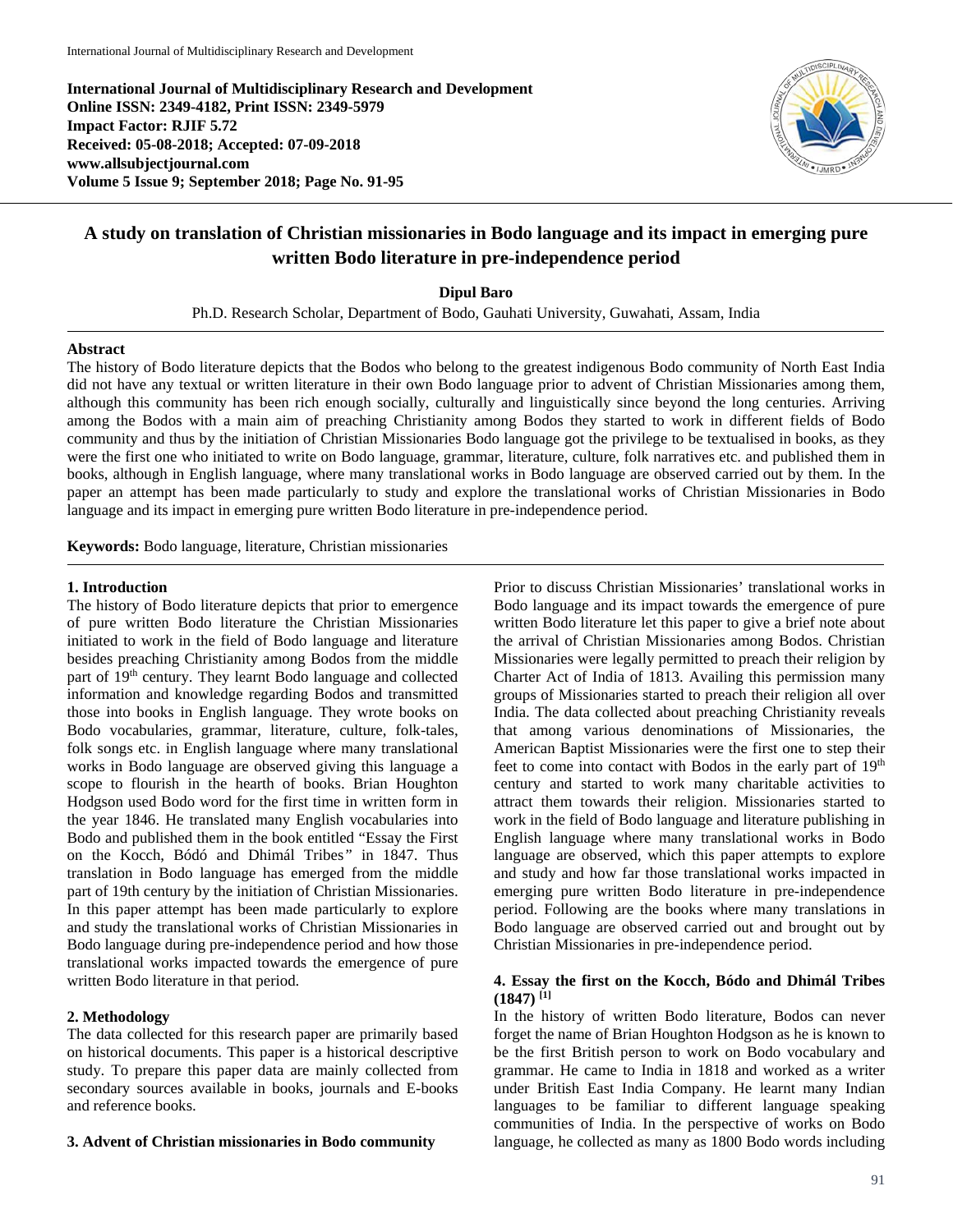loan words mostly from its neighboring languages i.e. Bengali and Assamese which he incorporated in the book "Essay the First on the Kocch, Bódo and Dhimál Tribes" published by J. Thomas, Baptist Mission press in 1847, Calcutta giving this language a great privilege to be written in the book for the first time. This book basically contains three parts.

**Part I:** Vocabulary

- **Part II:** Grammar
- Part III: Their origin location, numbers, creed, customs, character and condition with a general description of the climate they dwell in.

### **Part 1: Vocabulary**

Some examples of Bodo vocabularies collected by B. H. Hodgson which are quoted from the said book:

# NOUNS.

# IST. -THINGS AND BEINGS.

| English.      | Kocch. | Bodo.        | Dhimál. |
|---------------|--------|--------------|---------|
| Sun,          | Bélá,  | Shán,        | Bélá.   |
| Moon,         | Chánd, | Nókhábir.    | Táli.   |
| Dark half of, | Badi,  | Dán khomshi. |         |
| Bright ditto, | Súdi,  | Dán shráng,  |         |

### **Part 2: Grammar**

In the grammar part of this book B. H. Hodgson discussed about articles, substantives, adjectives, comparison, pronouns, demonstrative pronouns, numeration, verbs, construction etc. and broadly discussed about some aspects of traditional grammar based on morphology and syntax of Bodo language giving many sentences as illustrations to show the structures of sentences of Bodo language related to rules of Bodo grammar in the book. In given examples many sentences translated from English to Bodo language are seen. Following are the some examples which are quoted from the book:

The girl is older than the boy, but the boy is taller than the girl.+

Bódo.-Hinjougothoä gibï, híwá gothóä gódóï; tóblába hinjougo thono híwágothóa jou (for gajou) sin.

### **5. Outline Grammar of the Kachári (Bårå) Language as Spoken in District Darrang, Assam (1884)**

Another most important book written about Bodo language by Christian Missionary is "Outline Grammar of the Kachári (Bårå) Language as Spoken in District Darrang, Assam" by Rev. Sydney Endle published in the year of 1884 at Assam Secretariat Press in Shillong. The book was written in English language explaining many grammatical rules of Bodo language. He discussed different aspects of linguisticsphonology, morphology, syntax and miscellaneous phrases of Bodo language. This book made a brief comparative discussion on Bodo Kachári vocabularies spoken in hills and plains giving equivalent English meaning with instances which are seen in the chapter "Hills Kachári Compared with that Spoken in the Plains". He gives some examples of

sentences to make better understanding of Bodo grammar and language by translating from English to both in hills and plains Kachári (Bårå) languages with literal translation. In the part III of the book where he discussed about the syntax of the Kachári language, ample examples of sentences translated from English to Bodo language are seen being given by him to make proper understanding of Bodo grammar like gender, number, case, adjectives, pronouns, kind of verbs- like negative verbs, causative verb, compound verb, defective and auxiliary verb, voice, adverbs, preposition, conjunction, phrases etc. Besides grammatical discussion along with exampled sentences, he also added three texts of conversation with an aim to discuss about miscellaneous phrases by translating whole text from English to Bodo language. First one is "Travel", second one is "Conversation with a Mouzáhdár" and third one is "Tea Factory Talk with Kachári Labourers". This was really great work on the part of this European writer, as this grammar book certainly offered a scope to read and learn the Bodo language with these three conversational texts. Here are some of the examples of translational works quoted from above discussed book:

### $1 - G$ EXDER.

|                          |                       |                            | (The boys and girls) are (Gâthâ gâthaifrá) faidang. |
|--------------------------|-----------------------|----------------------------|-----------------------------------------------------|
|                          | coming.               |                            |                                                     |
|                          | (The cock) is crowing |                            | (Dau zlaia) găsipdang.                              |
|                          | (The hen) layseggs    |                            | (Dáu zŭá) bidŭí dŭīŭ.                               |
| The (he-goat) cats grass |                       | (Burmá fànthaiá)<br>gángsŭ |                                                     |
|                          |                       |                            | záīŭ.                                               |

### II.-CONVERSATION WITH A MOUZÁHDÁR.

|                           | Are the rice-crops doing well Nangni mouzuiau mai gaham- |
|---------------------------|----------------------------------------------------------|
| in your mouzáh?           | hùi ankhàtdang ná?                                       |
|                           | Yes, Sir, but we want more Núnggô, sáheb, khintu akhá    |
| rain.                     | zábráhŭí nánggô.                                         |
| should make water-<br>You | Nang dangga záunánoi duís-                               |
| channels, and bring water | ánifrai dŭí lábonŭ nánggô.                               |
|                           | Continue                                                 |

# **6. A Collection of Kachári Folk-Tales and Rhymes (1895)**

The book "A Collection of Kachari Folk-Tales and Rhymes" was intended as a supplement to Reverend Sidney Endle's Kachári grammar by James Drummond Anderson. This book was published to offer as a reading book to those people who have acquired an elementary knowledge of Bodo Kachári and with a most significant aim that the specimens of the Bodo folk lore of very simple and primitive people may be motivating to those who did not care to learn Kachári and that it might stimulate others to make more successful excursions into an unexplored field of Bodo Kachári folk lore. He had good command of Bengali, Assames, Bodo Kachári and many of the north-eastern tribal languages of India. J. D. Anderson besides his administrative works, he contributed in literary creation also. In the book "A Collection of Kachári-Folk Tales and Rhymes" many Bodo folk tales, folk songs and nursery rhymes are incorporated by him by using Darrang dialect of Bodo language. The material contains also a translation in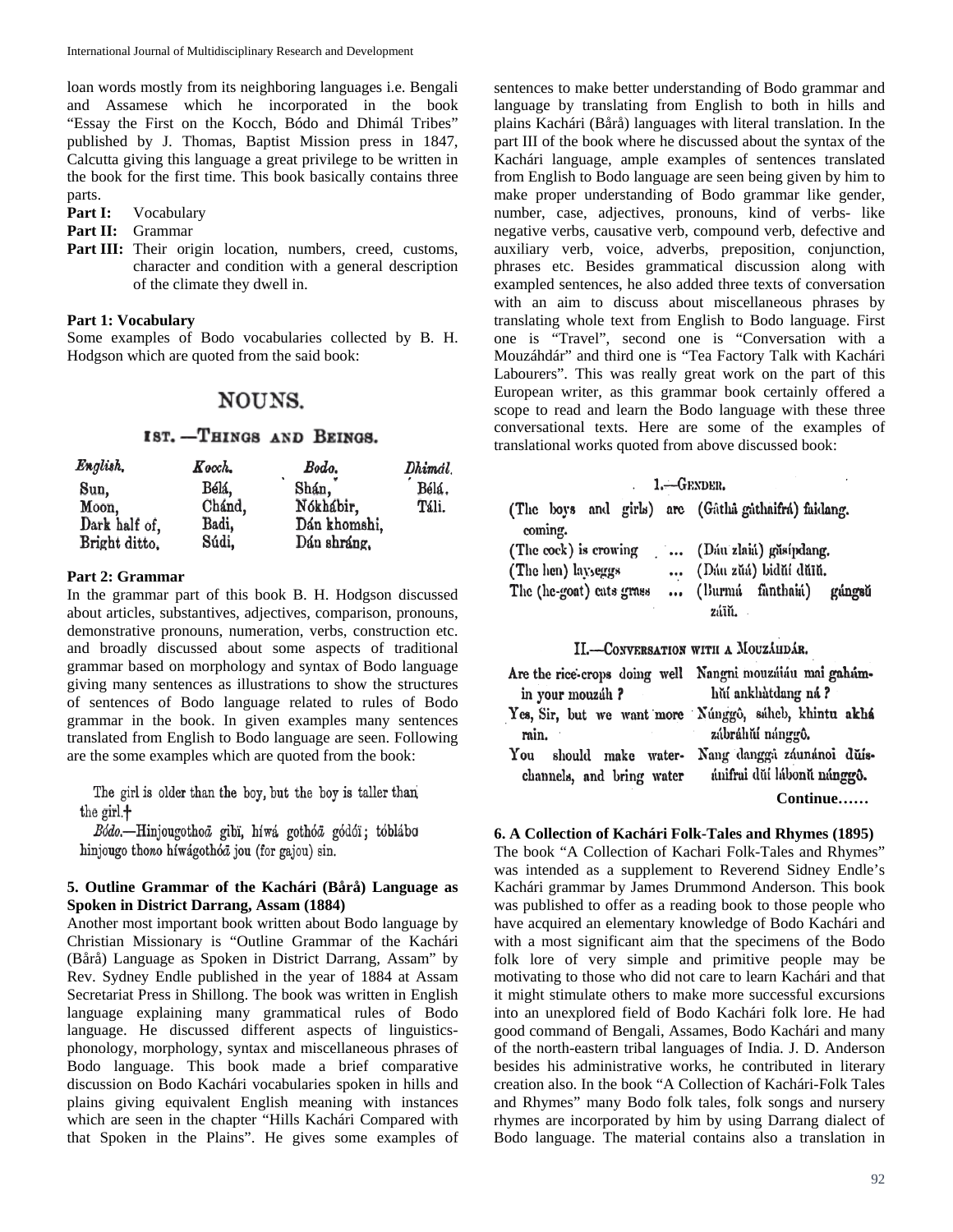English language done with considerable care. He collected some Bodo folk tales, folk songs and nursery rhymes orally circulated among rural Bodo people and translated those tales, folk songs and nursery rhymes into English and textualised those tales both in English and in its original language i.e. Bodo language in this book. Following are the some of his translated textual folk tales, folk songs and nursery rhymes from Bodo to English language.

### **6.1 Folk tales**

(1) Dùimâ dùisâ ni khorâng (How the rivers were made), (2) Sâsè olsiâ gåthå nê khorâng (The story of the Lazy Boy), (3) Gåthå mâmra nî khorâng (The seven Champions), (4) Sáse phâlângi gåthåni khorâng (The Story of the Merchant's son), (5) Bîdâ bînânaunî khorâng (Brother and Sister), (6) Embu Bonglâ nî Khorâng (The Story of the toad), (7) Mùi ârù daukhâ dandâ nî khorâng (The Story of the Doe and the Raven), (8) Brai Sáse ni Khorâng (The Old Man and the Tiger), (9) Mùkhrâ ârù Sessâ nî Khorâng (The Tale of the Monkey and the Hare), (10) Khusung ârù Mùkhrâ (The Tortoise and Monkey), (11) Bâmun deârù bînî sâkor nî khorâng (The Brahmin and his Servant), (12) Abrà ní khorâng (The Story of the Simpleton), (13) Sâ-snî âbrâ nî Khorâng (The Story of the Seven Simpletons), (14) Khânâ Khuzâ nî khorâng (The Story of Blind man and the Hunchback), (15) Sâse âbrâ brai nî khorâng (The Story of a silly old man), (16) Brai Bùrùini Khorâng (The Story of four Thieves).

## **6.1.1 Example of a few lines of translation of a folk tale from Bodo to English language**

### **Dùimâ Dùisâ ni khorâng (Bodo)**

Sânùi brai burui man. Phâre unau bîsur gothai brai-buruî zâlângbâ buruiâ zingâsînânai brainu khinthânaise "Brai zangfùrhâ zî dânai fisâfur dang, bîsùr mâ zânânai thânggan?" Erui bungbâ braia mai hu khâmnu lâgi Khubernîau thângnânai, mai sobai bîsor ârù lai-megong lâfâ megong bîfùr mânî-nî bîgotzului bînânai nå-i au lâbônânai sânsnî sânzât lâmâiau hor thânânai nå man-fai-nânai buruinù khithanaise:

### **How the rivers were made (English translation)**

Once upon a time there lived an old man and an old woman. And when they were quite old, the old, woman said to her husband, "How shall these our children get food when we are gone?" So the old man travelled afar to the great god Kuvera,\* the god of riches, and, taking from him seedlings of paddy, pulse, mustard, and gourds, journeyed for eight days and so reached his home.

#### **6.2 Folk songs and nursery rhymes**

(1) Addressed to a spoiled Child, (2) To a conceited Child, (3) Of Woman, (4) A Nursery Rhyme, (5) What Women Sing at Weddings, (6) A Woman to her Lover, (7) An exchange of Compliments, (8) What Women sing when the Bride is taken away, (9)The lament of a Mother, (10) Buffalo Girls come out to play, (11) A Love Song, (12) A Mother-in-law scolds her Daughter-in-law, (13) A Woman to her Husband, (14) Courtship, (15) A Love Song, (16) Women's work, (17) Reproach of Women.

### **6.2.1 Example of a few lines of translation of a folk song from Bodo to English language**

| A Woman to her Husband |                          |  |
|------------------------|--------------------------|--|
| <b>Bodo</b>            | <b>English</b>           |  |
| Hî dai dai hùbâbâ      | If I weave him cloth     |  |
| Zimnù rangeâ.          | He can't put it on.      |  |
| Mâ huâ zang gorop-khù! | What husband have I got! |  |
| Zangnî khâfâlâ!        | Ah! My evil luck         |  |
| Sûnî khâfâlâ           | My dreadful luck.        |  |

# **7. The Kacháris**

"The Kacháris" is second book written by Rev. Sidney Endle published in 1911 where he wrote about social customs, agriculture, festivals, food habits, religion, rituals, crafts and textiles etc. of Bodos. He also added a chapter on Bodo Grammar. This simple, honest and gregarious person who had a good sense of humor worked for the all round development of Bodo community besides preaching and propagating Christianity among Bodos. He researched the Bodo society and collected a lot of information about the Bodos and finally he brought out his Monograph "The Kacháris" incorporating all his collected information of Bodo race. In this Monograph the writer wrote not only about Bodo race but also incorporated some specimens of Bodo folk tales both in English and Bodo languages and also discussed about Bodo grammar. Following are the folk tales that are incorporated in the Book.

- 1. Dùima dùisá ni khoráng (How the rivers were made),
- 2. Sásè olsia gåthå ni khoráng (The Story of the Lazy Boy)
- 3. Bámun áru bini Sákor ni Khoráng (The Bráhmin and his Servant
- 4. Kachári Theory of Thunder and Lightning
- 5. ĀBRĀ-NĪ KHORĀNG (The story of the simpleton)
- 6. MǓKHRĀ ĀRǓ SESSĀ-NĪ KHORĀNG (The tale of the monkey and the hare)
- 7. SĀ-SE PHĀLĀNGĪ GOTHO-NĪ KHORĀG (The story of the merchant lad)

# **7.1 Example of a few lines of translation of a folk tale from Bodo to English language**

# **Bámun áru bini sákor ni khoráng (Bodo)**

Sáse Bámun dangman, áru bihá sákor sáse dangman. Sánse sáne zang Bámun ni bihau-bikhunzu-ni naiau thangnù-lági thálit gur gákhir sorai lánánai sákhor-kho bán hùnánai, bikho khithánaise "Nang be thálit-furkho dá zá. Zábá ánghá khithu fátse bù megon dang."

# **The Bráhmin and his Servant (English translation)**

There was once a Bráhmin who had a servant. And one day when they were going to the house of the Bráhmin's motherin-law, the Bráhmin gave his servant a bunch of plantains and other things to carry, and said to him, "Now mind you don't eat those plantains, for I can see just as well behind as I can in front".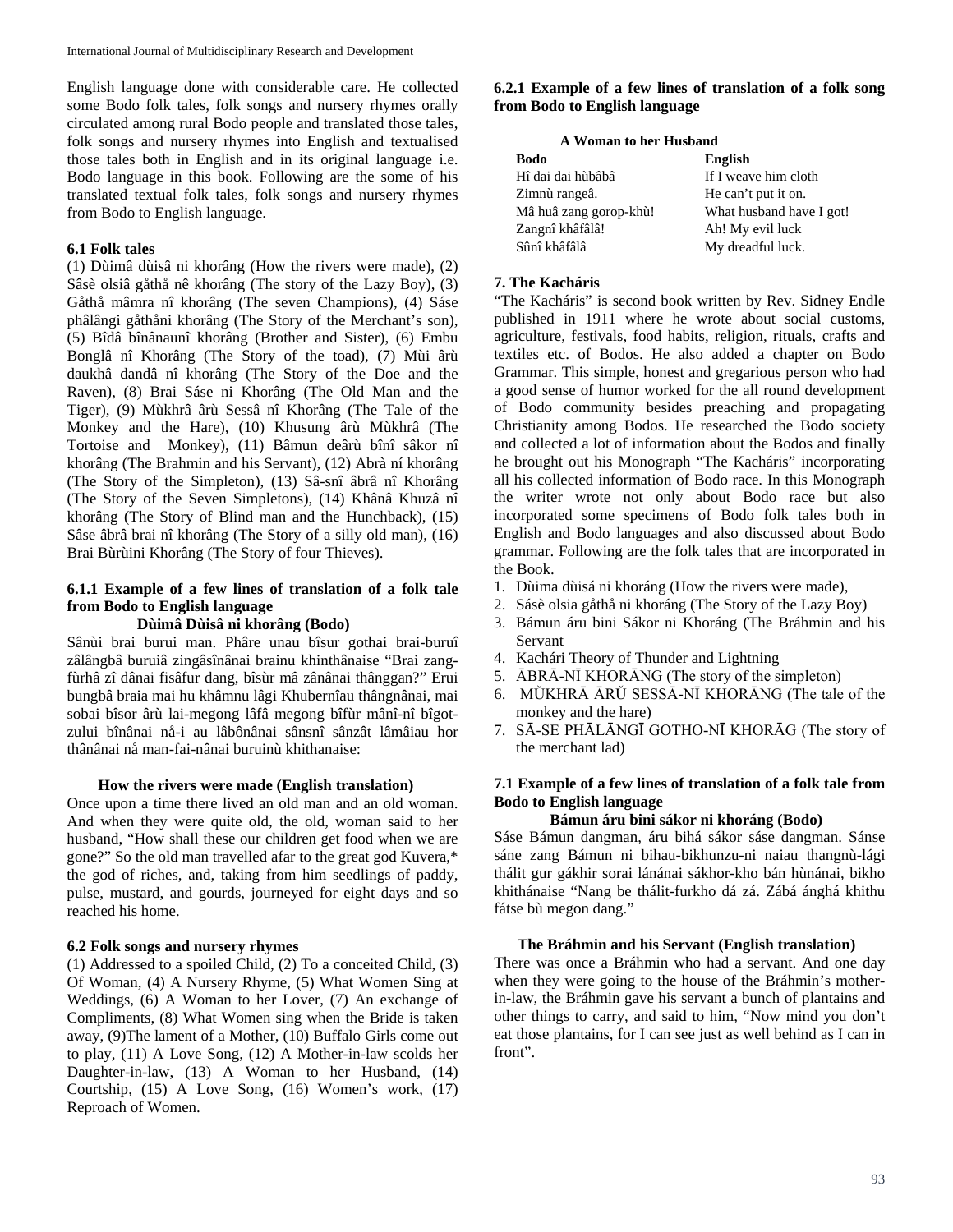### **8. Linguistic survey of India (Vol. III, Part-II)**

In "Linguistic Survey of India (VOL.III, Part-II)" compiled and edited by an eminent scholar and linguist George Abraham Grierson working during British India a few translational works are observed. Moreover, he made a brief discussion on Bodo language. This book is also one of the documents where Bodo language is textualised. In this book four specimens written by J. D. Anderson are incorporated. The first one is the 'Statement of an Accused Person' which was translated from Assamese language to Bodo language. In order to show how the Assamese idiom has been followed, the original version in that language is also given in italics with which the Bodo version agrees word for word. Secondly a fable 'The Fable of the False Friend' was incorporated which bears the signs of translation from Bodo language to English language. Third one is folk tale and finally some folk songs translated from Bodo to English language. It is evident that in the history of Bodo literature the first translation from other language i.e. Assamese to Bodo language was carried out by J.D. Anderson. That specimen was 'The Statement of an Accused Person'*.* This is incorporated in the book "Linguistic Survey of India (Vol. III, Part-II)".

Example of a few lines of translation of 'The Statement of an Accused Person' from Assamese to Bodo language along with word to word English translation:

| Assamese: Tumi ki |                                          | kaba  | khuzâ?              |                                                      |
|-------------------|------------------------------------------|-------|---------------------|------------------------------------------------------|
|                   | Bodo: Nang mâ                            |       | būng-nŭ namai-dang? |                                                      |
|                   | English: You what to-say                 |       | wish?               |                                                      |
|                   | Assamese: Mângâlbâr dinâ may iskhula-lai |       |                     | goisilo                                              |
|                   |                                          |       |                     | Bodo: Mongolbâr din-au âng iskhūla-au thâng-dang-man |
|                   | English: Tuesday                         | dav I | to-school           | went                                                 |

#### **9. Census of India, 1891 (Assam)**

Edward Albert Gait was the Superintendent of Census Operation in Assam from Indian Civil Service. Under his supervision census of Assam was done in the year of 1891 which he compiled all the data in book "CENSUS OF INDIA, 1891 (ASSAM)". In the chapter VIII of Part II of this book the language data of different languages of then undivided Assam were collected for appropriate report of census. In this Book some grammatical sketch of Kachári or Bodo language has also been sketched by E. A. Gait. He wrote about gender, number, adjective, degree, noun, pronouns, adverbs etc. In this census report book it is seen of giving some examples of words of other branches of Bodo group similar to Kachári language with equivalent English meaning.

#### **For example**

| English      | Morán    | Káchári   |
|--------------|----------|-----------|
| Sun          | sán      | sán       |
| Moon         | dá       | dán       |
| <b>Stars</b> | hatarai  | háthorkhi |
| Tree         | aonphang | bangpáng  |
| Cloth        | hingka   |           |

#### **10. Conclusion**

From the study of the paper it has been cleared that the Christian Missionaries did not write any pure Bodo literature, but wrote books on Bodo language, vocabularies, grammar, literature, folk tales, folk songs, nursery rhymes etc. in English language where many translations from English to Bodo and from Bodo to English language had been taken place thereby giving Bodo language a great privilege to be textualised. Now the question is whether the translational works appeared in all those above discussed books carried out by the Christian Missionaries have really impacted in emerging pure textual or written Bodo literature or not in pre-independence period? In reply it can rightly be said that the writing books on Bodo language, vocabularies, grammar, literature, folk-tales, folksongs, nursery rhymes etc., although these books are not considered to be of pure Bodo written literature, where many translational works in Bodo language are observed carried out by Christian Missionaries, really impacted tremendously towards the development of Bodo language and literature by opening the veiled rich treasure of the language, literatures and folklores of Bodos motivating and stimulating of then budding Bodo literate people to prosper creative writings in their own Bodo language starting from the second decade of 20<sup>th</sup> century and thus gradually pure written Bodo literature began to flourish*.* Christian Missionaries deserved to be credited for their firsthand step in bringing out Bodo literature into light by writing in different aspects of Bodos although it was in English language motivating the Bodo literate people to bloom and prosper pure Bodo written literature during that period. As a result of which pure written Bodo literature got the track to emerge in the second decade of the twentieth century with the emergence of "Bodoni Fisa O Aiyen", a book on traditions and customary laws of Bodo community published in 1915 by Habraghat Bodo Sanmilani. After that mention may be made of first Bodo magazine namely "Bibar" published in 1920 in the form of manuscript and in printed form in the year of 1924 as a mouthpiece of Bodo Chattra Sammilani which brought awareness among of then educated Bodo young generations motivating them towards the literary activities and creating writing talents in Bodo language. After Bibar magazine some more magazines were published in subsequent year viz. "Khonthai Methai" having 26 lyrics and 8 poems in 1923, "Jenthokha" in1926, "Bithorai" in 1932, "Alongbar" in 1938 and "Nayak" in 1940. Apart from those magazines many Bodo writers came forward to write Bodo dramas mostly translating from Bengali to Bodo language. Today the Bodos have a huge treasure of literary creations in every aspect of literature in their own language to fit worldwide recognition and this has certainly developed this language socially, politically, educationally, literarily, culturally and linguistically. Though these developments have been achieved as a result of social awakening awareness among the Bodos, nevertheless the pioneering and motivational works and contributions of Christian Missionaries in the field of Bodo language and literature can never be ignored and forgotten because they were the first one to unveil rich Bodo language and literature in books through writings although in English language prior to emergence of pure written Bodo literature in pre-independence period.

#### **11. References**

1. Hodgson BH. Essay the First on the Kocch, Bódo and Dhimál Tribes, Baptist Mission Press, Calcutta, 1847.